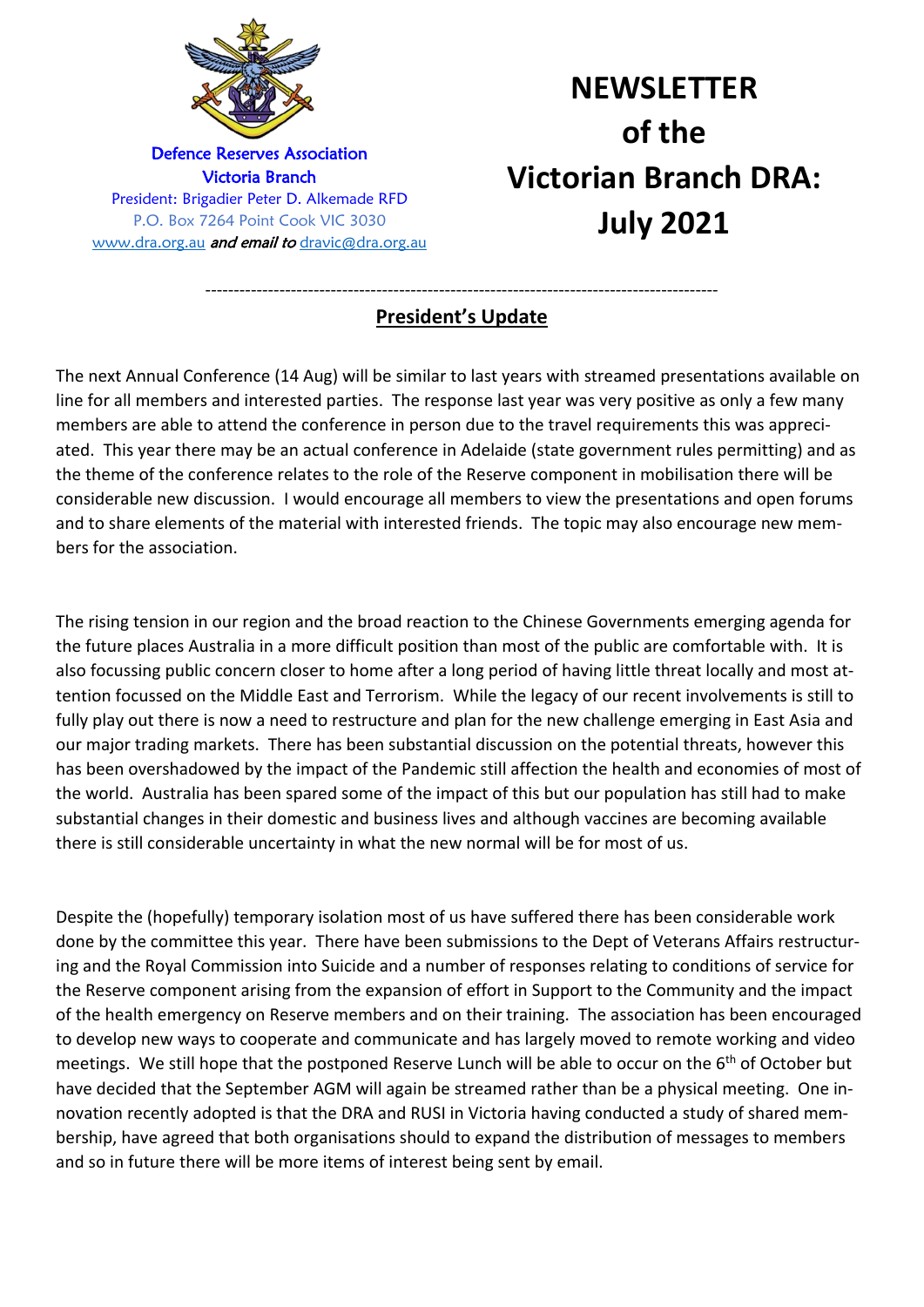I would also encourage all members to view the DRA website which after a long gestation is now beginning to fulfil it's role of being an active notice board for the Association and its members. From now on all newsletters and reports will be hosted on the site and as it develops we hope to be able to accept questions and publish appropriate questions and answers on a page for the information of all. We particularly welcome feedback on the website and suggestions for its improvement as well as any general feedback for the committee.

As a final comment I'm happy to be able to congratulate Brigadier Doug Laidlaw, recently awarded the AM and currently Directory General Reserves – Army, who has been selected for promotion to Major General to assume the position of Head of Joint Support Services Division in September. JSSD has assumed responsibility for the functions of Reserve and Youth Division as part of Joint Capabilities Group.

Regards Peter Alkemade President

#### ------------------------ **Secretary's Column**

#### **Royal Commission into Defence and Veteran suicide**

The Government has announced the commissioners to undertake the Royal Commission into Defence and Veterans Suicide. The commissioners are:

- Mr Nick Kaldas APM, former Deputy Commissioner of the New South Wales Police Force,
- The Hon James Douglas QC, an esteemed former Judge of the Supreme Court of Queensland and respected member of the legal community, and
- Dr Peggy Brown AO, a consultant psychiatrist and national leader in mental health policy with extensive experience in health and mental health service planning, governance and administration.

The Royal Commission will inquire into systemic issues and common themes related to defence and veteran death by suicide, including the possible contribution of pre-service, service, transition, separation and post-service issues, and other matters believed by the Royal Commission to be relevant to its inquiry.

The current interim National Commissioner, Dr Bernadette Boss, CSC will finish her appointment and has been asked to provide a report to government on the work completed on the Independent Review to date. Subject to the passage of legislation, the government will consider the appointment of a National Commissioner once the royal commission either concludes its inquiry, or at an earlier point of time if the royal commission recommends that the National Commissioner be established.

# **RUSI**

The aim of the Royal United Services Institute of Victoria (RUSI of Victoria), which was formed in 1890, is to encourage the discussion of National Security and Defence matters, and to improve public awareness and understanding of such matters.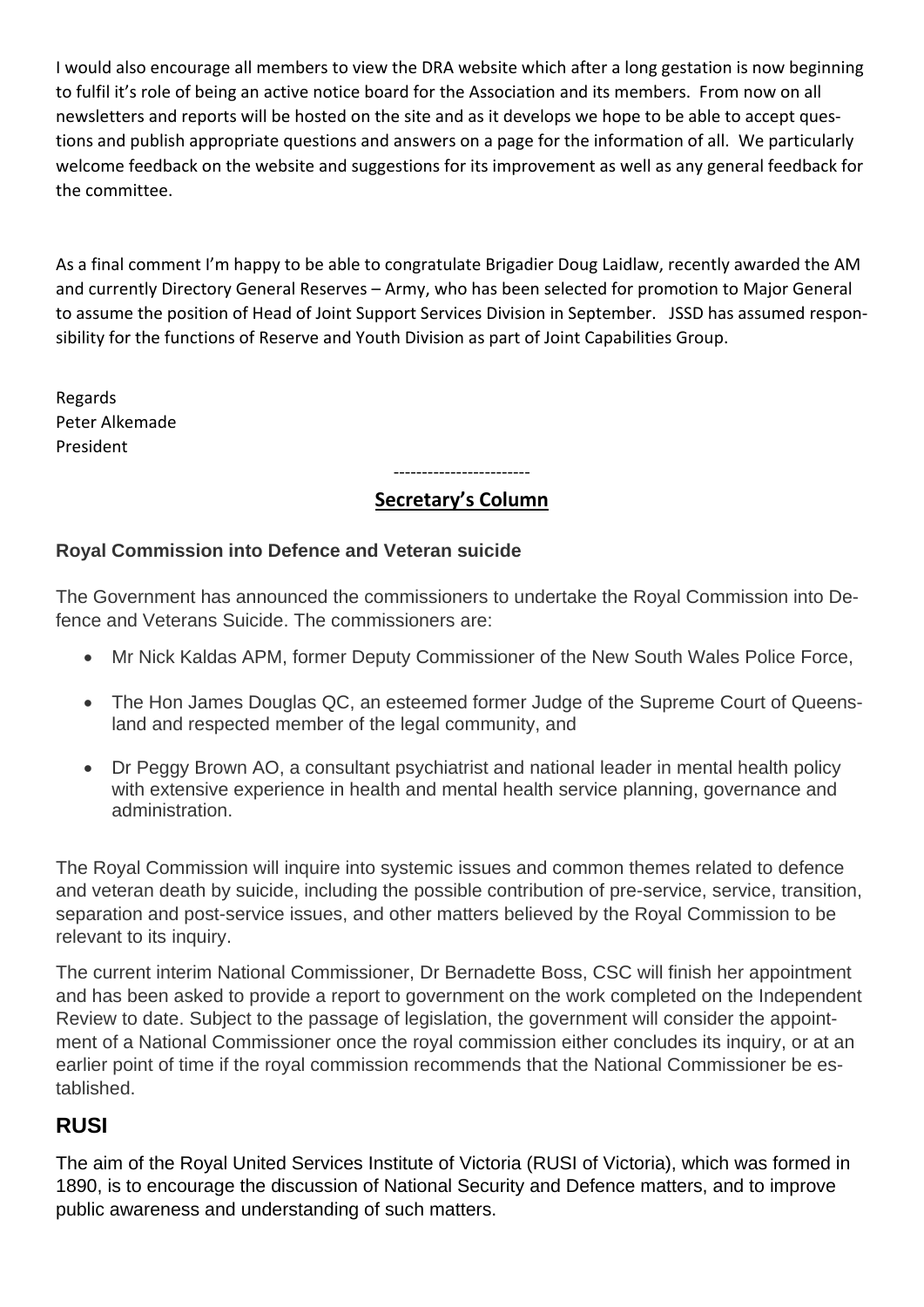The main activity is the regular monthly address on an aspect of Defence or National Security by a speaker who is an expert on that subject and often pre-eminent in his or her field of knowledge. These addresses are arranged to cover a variety of interesting topics, both military and civil, pertaining to the land, sea and air environments, with emphasis on the subject chosen, whether it be on policy, equipment, science, strategy, tactics, personnel or perhaps, history. These lecture meetings (12 noon to 2.00 pm), usually on the last Thursday of the month at at RSL HQ ANZAC House 4 Collins Street Melbourne VIC 3000.

RUSI have an excellent Library on Defence and National Security, with about 12,000 publications, many of which are rare or unavailable elsewhere. The Library is fully catalogued using the Dewey system, but is not yet on line. It is located in B Block, Victoria Barracks, Melbourne and is accessible by arrangement. A Newsletter is posted to members weekly. (When on line, their library catalogue address will be [www.thecollectingbug.com/rusivictoria/\)](http://www.thecollectingbug.com/rusivictoria/).

Any queries may be addressed to the Secretary, LTCOL Bob Hart, at secretary@rusivic.org.au

Please go to **[www.rusivic.org.au](https://www.bing.com/search?q=www.rusivic.org.au&pc=cosp&ptag=G6C999N1234D010317A316A5D3C6E&form=CONBDF&conlogo=CT3210127)** for a membership application.

The latest RUSI quarterly newsletter is attached.

# **Upcoming events**

## **National Conference**

As earlier advertised the DRA national Conference will be held on Saturday 14 August. It will be conducted as a blended conference in Adelaide for those able to attend in person and virtual attendance via ZOOM. This is a great opportunity for those unable to travel to listen to the key players in the future of the Defence Reserves.

If you will be attending the conference as a virtual attendee, please register via this link: [https://zoom.us/webinar/register/WN\\_ZxVB0DvxTtqcmnkwsV2Kgg](https://zoom.us/webinar/register/WN_ZxVB0DvxTtqcmnkwsV2Kgg)

After registering, you will receive a confirmation email about joining the webinar.

# **Branch AGM**

The DRA Victorian Branch AGM will be held on Thursday 9 September at 1900 h. Due to the uncertainties regarding gatherings in the short term this meeting will be conducted virtually via ZOOM similar to last year. Details will be forwarded in due course.

## **Luncheon**

A reminder regarding the Annual DRA Victoria Reunion Luncheon which has now been rescheduled to 6 October 2021 at the RACV Club, Bourke St, Melbourne. After the enforced cancellation last year and postponement this year this is a long overdue opportunity to catch up with mates and is open to non-DRA members. If you haven't previously booked, a registration form is attached.

## **Subscriptions**

While the branch runs on a shoestring some administrative overheads are unavoidable and we rely on accumulated life memberships (equivalent to ten years fees) and annual subscriptions to meet these expenses. We also have a liability for an annual payment to DRA National Office as a per capita for annual members.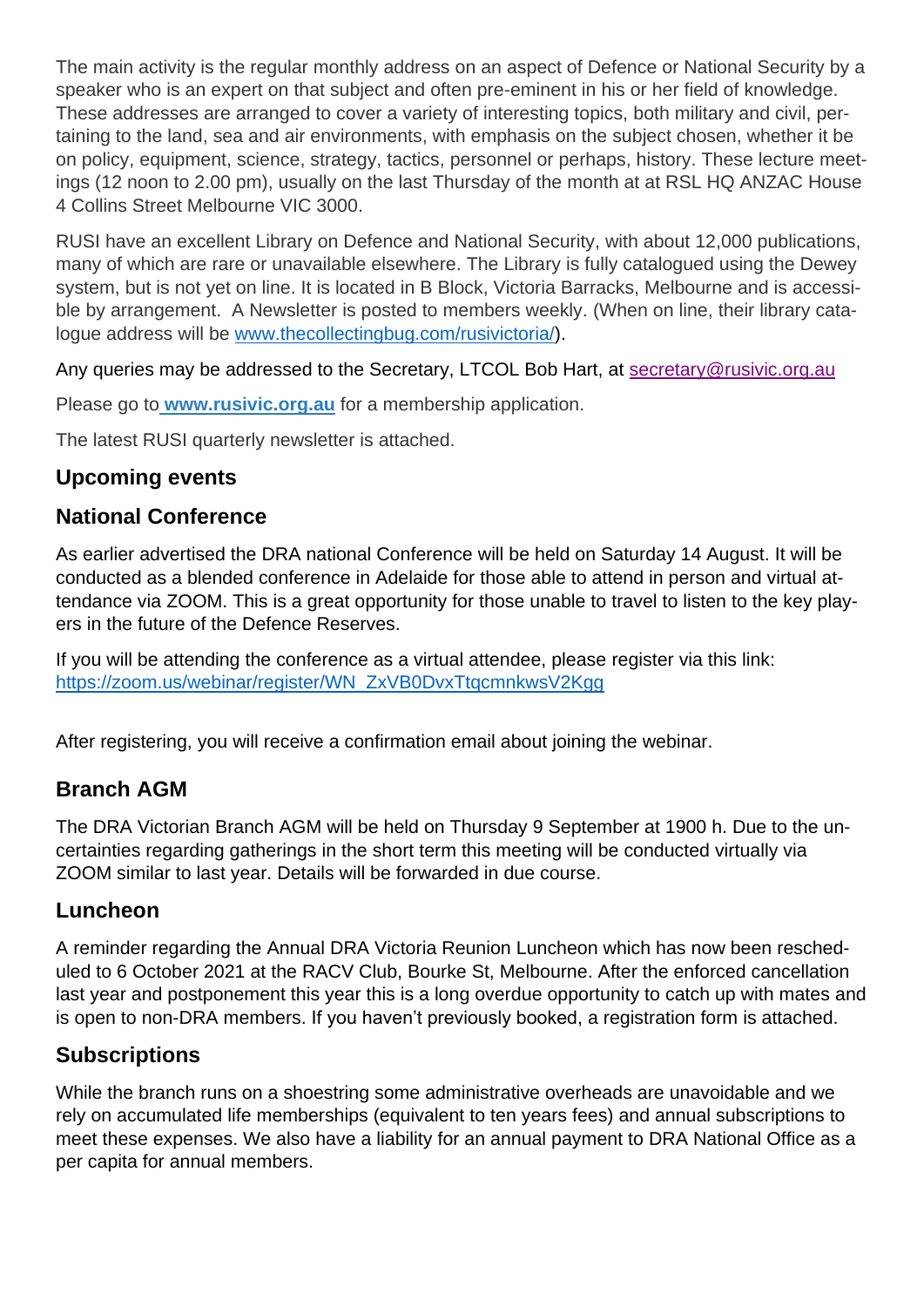Current Victorian Branch membership is 113 Life Members and 92 Annual Members. Membership is based on a financial year, so 2021/22 renewals are now due. A renewal form is attached and may be completed online for emailing without the need to print if you prefer.

We recognise that your circumstances can change over time. We have a particular issue remaining in touch when email contact is via a work email account and you retire or change jobs. Don't forget to drop me a quick note with your new contact details. Similarly if you change address, please let us know.

## ------------------------ **News from Associations and Calendar of Forthcoming Events**

## *Given the COVID-19 situation, please check for changes well beforehand*

## **Military History and Heritage Victoria**

- Semut Secret Australian Operation in WW11 Borneo, presented by Prof. Christine Helliwell: ZOOM presentation on Wednesday 8 September, 7-8pm. Contact https//:www.mhhv.org.au/category/speaker-programs .
- [The Bloody Beachheads: The Battles of Gona, Buna and Sanananda](https://mhhv.us13.list-manage.com/track/click?u=67dff6650263d83ccd36abb8e&id=d8b6a335d3&e=82e1d7de02)  One Day Conference on Saturday 25 September (*this is the COVID-postponement update*) 8.30am-4.30pm at East Keilor RSL, 12-22 Hoffmans Rd, Essendon. Cost is MHHV members \$60, non-members \$90. Concession \$70 which includes morning and afternoon tea and lunch. Contact https//:www.trybooking.com/BSRTC
- Further details are attached.

To contact the MHHV **Email :** [info@mhhv.org.au](mailto:info@mhhv.org.au) **Mail :** PO Box, 24376, Melbourne Vic 3001  **Website :** [www.mhhv.org.au](http://www.mhhv.org.au/) **Mobile :** 0419 256 681

#### **------------------------- RVR Association**

The Pipes and Drums fundraiser*: A Touch of Scotland:* will take place at the East Malvern RSL29 Stanley Grose Drive **on Sunday 22 August with Luncheon from 12 noon**. Dress is smart casual and cost \$50. Contact Ben Tosetto, BH0418 380 038 or ben.tosetto@outlook.com . RSVP 11 August 2021 *RVR Association AGM will be held at East Keilor RSL***, on Sunday 5 September, commencing at 1400 hrs. Infantry Dinner will take place on 12 November.** 

*Associated Organisations desirous of publicity for their programs and activities are invited to contact the Secretary of the Victoria Branch with information.* 

*----------------------------------------------------------------------------------------*

\*\*\* **Please Note our postal address: P.O. Box 7264 Point Cook VIC 3030 \*\*\*\***

**-------------------------**

**Planned Newsletter Schedule:** Publication months proposed are: *October January April July.*  If you have news or information or an article for the Newsletter could this be forwarded to the Secretary of the Victorian Branch before the middle of the month of publication.

The below link is to an Opinion article by MAJ Iain Adams (Rt'd) published recently in Defence Connect and titled *Initiate the Mobilisation Base Now.* It presents a view on future options for the Reserve. The views expressed are the authors and it is reproduced here to stimulate discussion.

**<https://www.defenceconnect.com.au/blog/8456-initiate-the-mobilisation-base-now>**